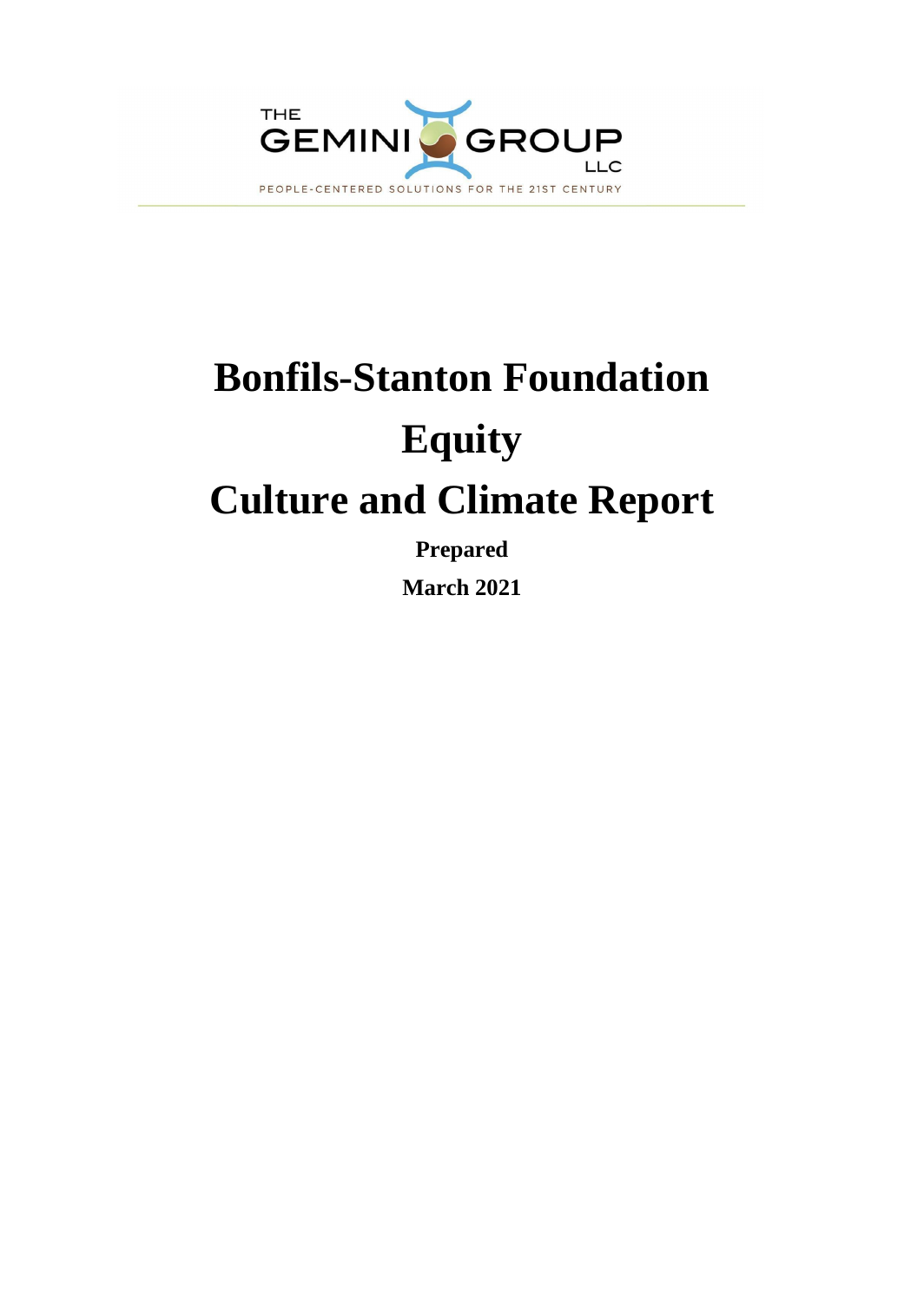# **Table of contents**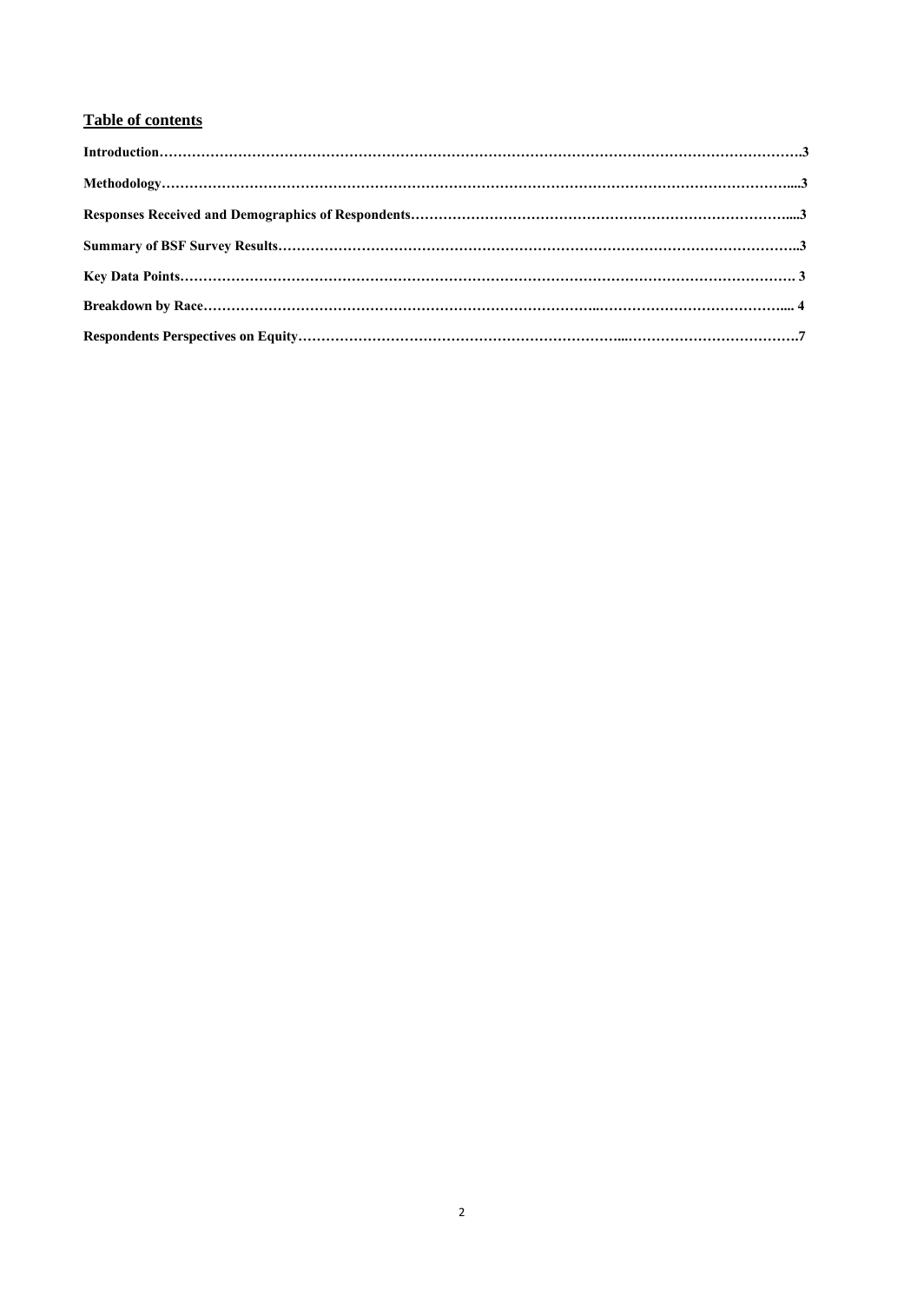#### **Introduction**

This Racial Equity Survey was administered by The Gemini Group, LLC, (TGG) on behalf of the Bonfils-Stanton Foundation (BSF). The purpose of this survey was to gather information about external partners/stakeholders/communities' thoughts, feelings, and experiences around racial equity with BSF. The following themed report will aid in informing BSF on the next steps towards creating more equitable and inclusive practices and engagement with grantees/potential grantees, stakeholders, partners, and the community at large.

#### **Methodology**

The survey was sent electronically to 211 recipients, who were engaged with BSF in a variety of ways: current and past arts grantees, partner organizations, community members, and Livingston Fellows. Over a two-week period, all responses were sent directly to TGG and remain confidential.

#### **Responses Received and Demographics of Respondents**

Out of 211 respondents, 106 responded to all questions in total, and 25 partially completed the survey: yielding a 62% response rate.

Eighty percent (80%) of respondents were current arts grantees and Livingston Fellows and 81% hold Executive/Senior Leadership positions.

Sixty-eight percent (68%) of respondents identified as White, while the next highest percentage identified as Hispanic or Latino at 16%. Twelve percent (12%) identified as Black or African American, and Native American/Indigenous/Alaska Native and Asian identified respondents were around 3%.

**NOTE**: The Report takes care to report the responses, taken from the survey, as statements or perceptions of the respondents. TGG draws and suggests inferences based on the totality of responses, not specific comments or responses.

#### **SUMMARY OF THE BSF EQUITY CULTURE AND CLIMATE SURVEY RESULTS**

Overall, respondents have had mostly positive experiences as far as engagement with the foundation. They believe that BSF is committed to collaborating, learning, and approaching its work with a racial equity lens. While respondents acknowledged the intention, this is the starting point.

#### **Key Data Points**

Majority of respondents feel that BSF demonstrates itself as an equitable and inclusive organization, specifically around race and ethnicity, and communicates its efforts to do so. There appears to be a slight lack of clarity in regard to opportunities for grantees, regardless of their identity and/or makeup of their organization. While 49% of respondents either were unsure or did not have enough information to have an opinion, 45% think that potential grantees do have similar opportunities for funding and engagement.

Fifty-eight percent (58%) agree that BSF does effective outreach to expand the diversity of community relationships, and 77% believe that BSF values equity principles in its work.

Sixty-six percent (66%) of respondents have seen meaningful improvements related to racial equity over the last year, and 48% of respondents think that BSF adequately represents the needs of all communities it serves and engages. Of note, 42% were either unsure or did not have enough information to know if BSF adequately represents the needs of all communities it serves.

Sixty-six percent (66%) of respondents agree or strongly agree that BSF has an actively growing and diverse partner community.

While 48% of respondents did not have enough information to know whether external partners and communities are adequately engaged in decisions that impact them, nearly 19% felt that partners and communities are often engaged in those decisions. Additionally, nearly 23% of respondents felt that partners and communities are sometimes engaged.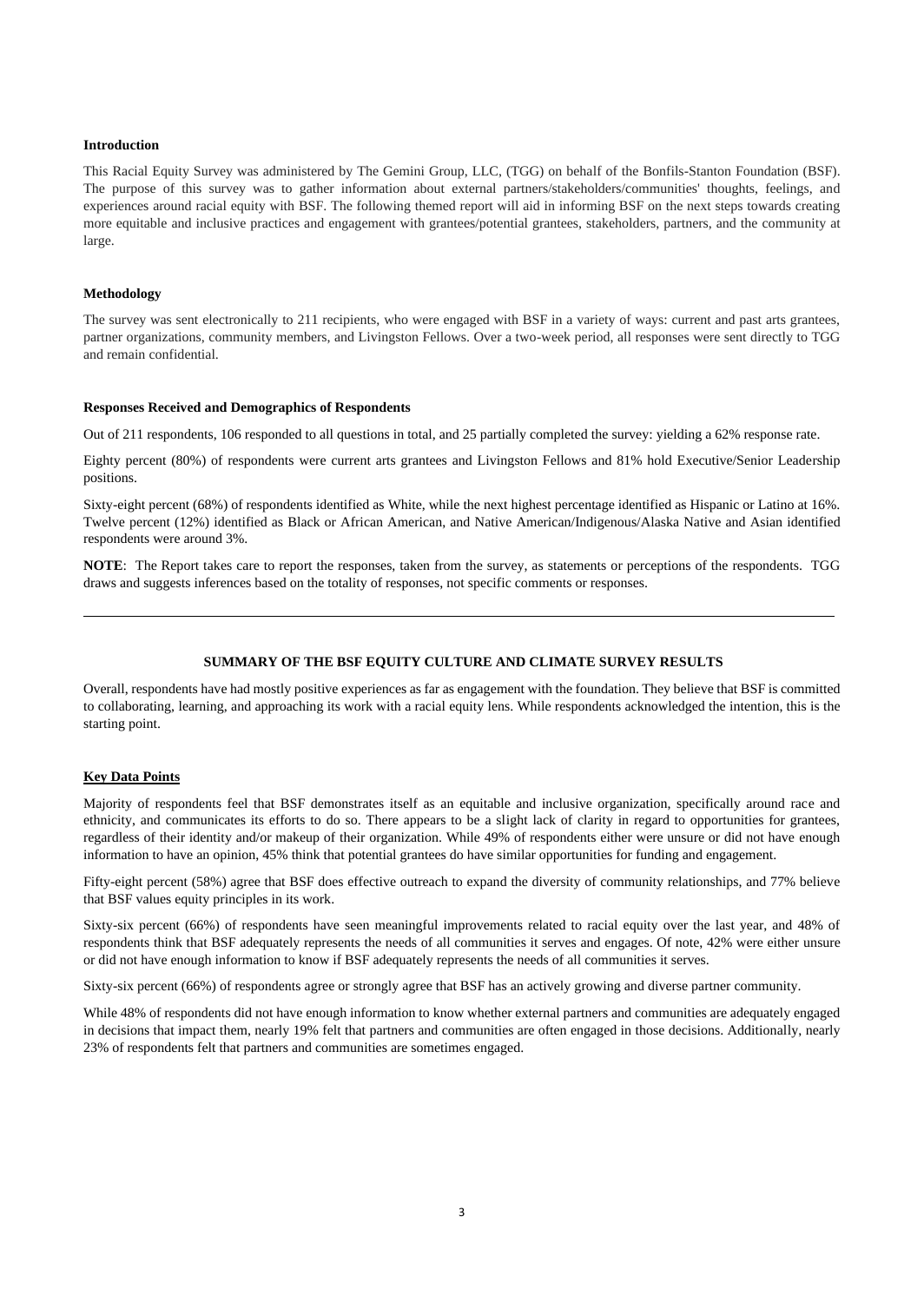### **Breakdown by Race**

While there was overlap in responses, in specific instances there were notable differences based on ethnicity or race. Majority of respondents held executive leadership positions, regardless of race.

When asked if **BSF demonstrates itself as an equitable and inclusive organization, specifically around race and ethnicity**, nearly 18% of Hispanic or Latino respondents stated that they disagreed with this statement. 30% of African American or Black respondents were unsure or neither agreed nor disagreed with this statement. 66% of Native American or Alaska Native respondents were also unsure or neither agree nor disagree with this statement.





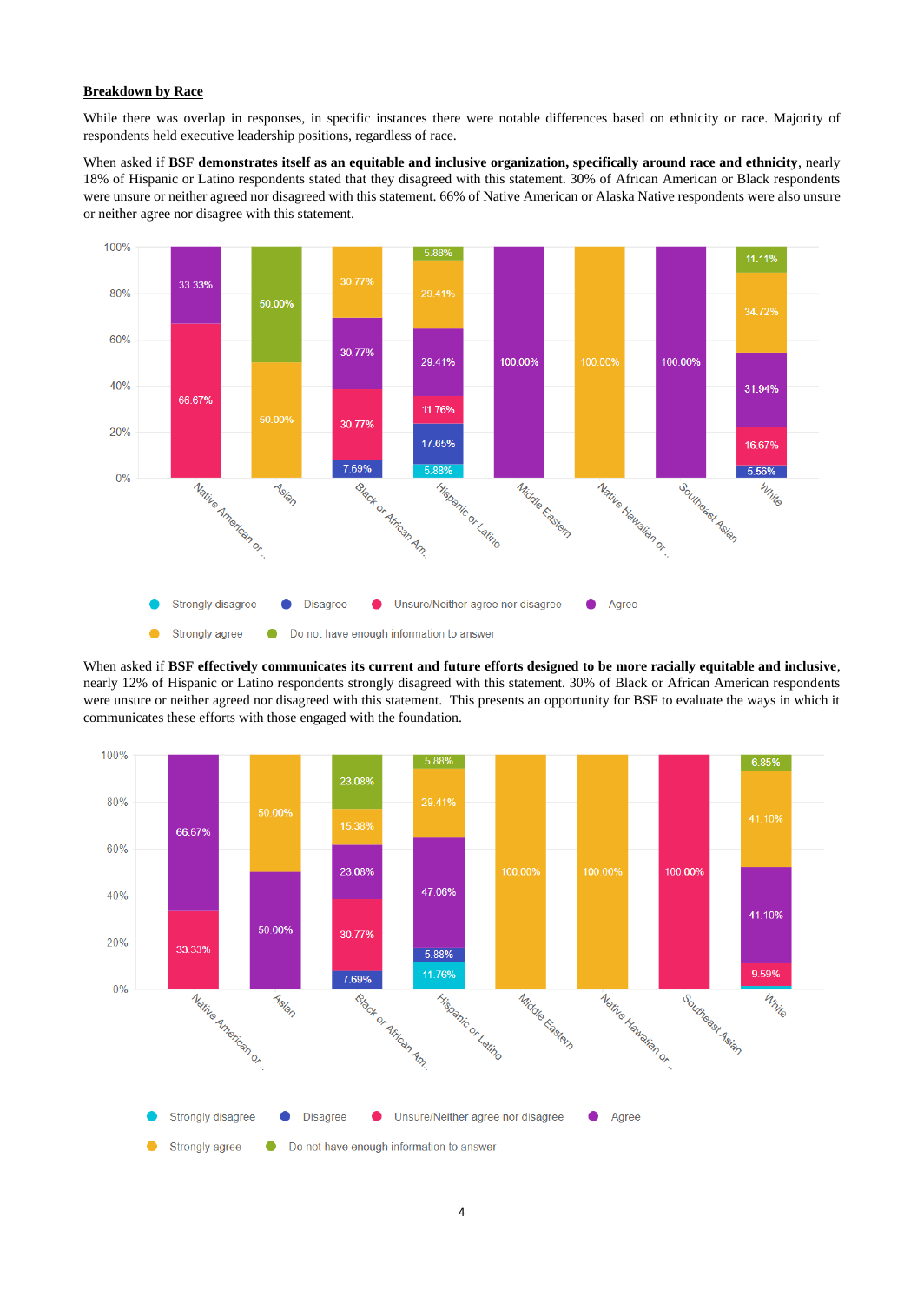When asked if **potential grantees have similar opportunities for funding and engagement regardless of their identity and/or the makeup of their organization**, a significant percentage of respondents were unsure or neither agreed nor disagreed with this statement- -over 30% of Black or African American, 41% of Hispanic or Latino and 67% of Native American or Alaska Native respondents. Over 23% of Hispanic and Latino and 46% of Black or African American respondents didn't have enough information to answer. This supports the need to clearly identify and communicate what types of funding opportunities are available, as well as the opportunity to better target organizations.



When asked if **BSF values equity principles in its work,** most respondents agreed or strongly agreed, however, 23% of Black or African American and Hispanic or Latino respondents were unsure or neither agreed nor disagreed with the statement.

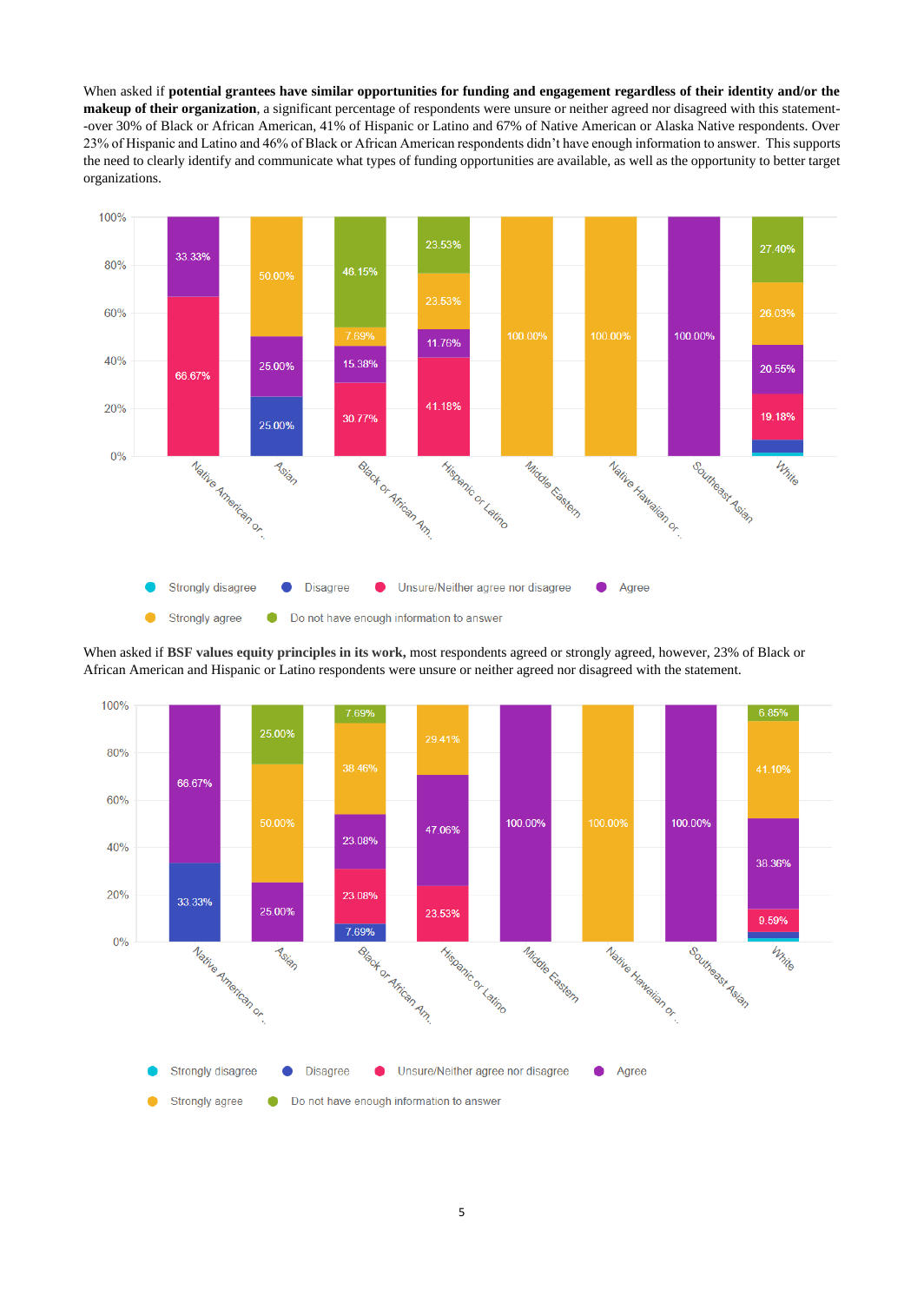When asked if **BSF adequately represents the needs of the specific communities it serves and engages**, 17% of Black or African American respondents disagree and 17% were unsure or neither agree nor disagreed with this statement. Over 41% did not have enough information to answer. Additionally, nearly 24% of Hispanic or Latino respondents were also unsure or neither agreed nor disagreed.



Of note, when asked if **external partners and communities are adequately engaged in decisions that impact them**, the majority of the respondents did not have enough information to answer the question. If this is a message that BSF wants those who engage with the organization to understand, then clarification is required here.